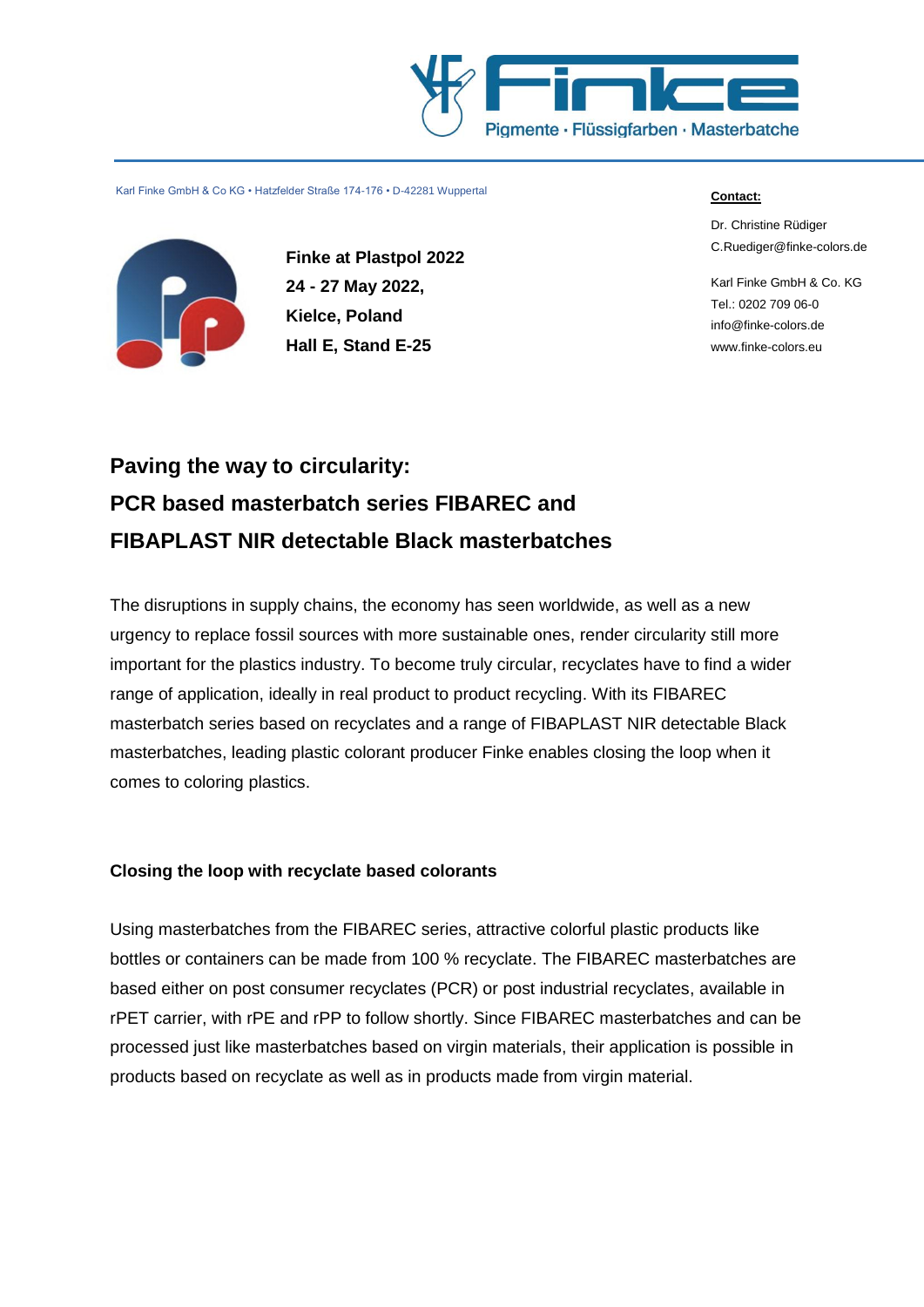

### **NIR-Sorting: The key to recycling post-consumer waste**

Finke ensures that black products become fully detectable on NIR-sorting machines by using a carbon black-free pigment formulation for its FIBAPLAST NIR detectable Black masterbatches. The FIBAPLAST NIR detectable Black masterbatches are available for standard packaging polymers like HDPE, PP, PS and PET. Finke's FIBAPLAST NIR detectable Black masterbatches have been certified for rigid PE and PP packagings in October 2020 by COTREP (Comité Technique pour la Recyclage des Emballages Plastiques).

#### **Growing range of standard colors**

At Finke's technical center, experts can tailor most colorants exactly to application within a very short time. However, the fastest route to production is to make use of Finke's ever growing assortment of standard colors. More than 20 of the most popular colors in demand are on stock as formulation and sample which allows Finke to supply customers with standard colors at short notice.

The standard colors are available as masterbatch formulations and as a PE or UNI carrier (250 g sample) suitable for almost all injection molding and extrusion applications in products made of PE, PP, PA, ABS, PS, SAN, and POM. All preparations from our standard color range comply with the recommendations of the German Federal Institute for Risk Assessment (BfR). Finke's range of standard colorants is continuously adapted to the latest color and design trends, enabling a short time to market especially for packaging products.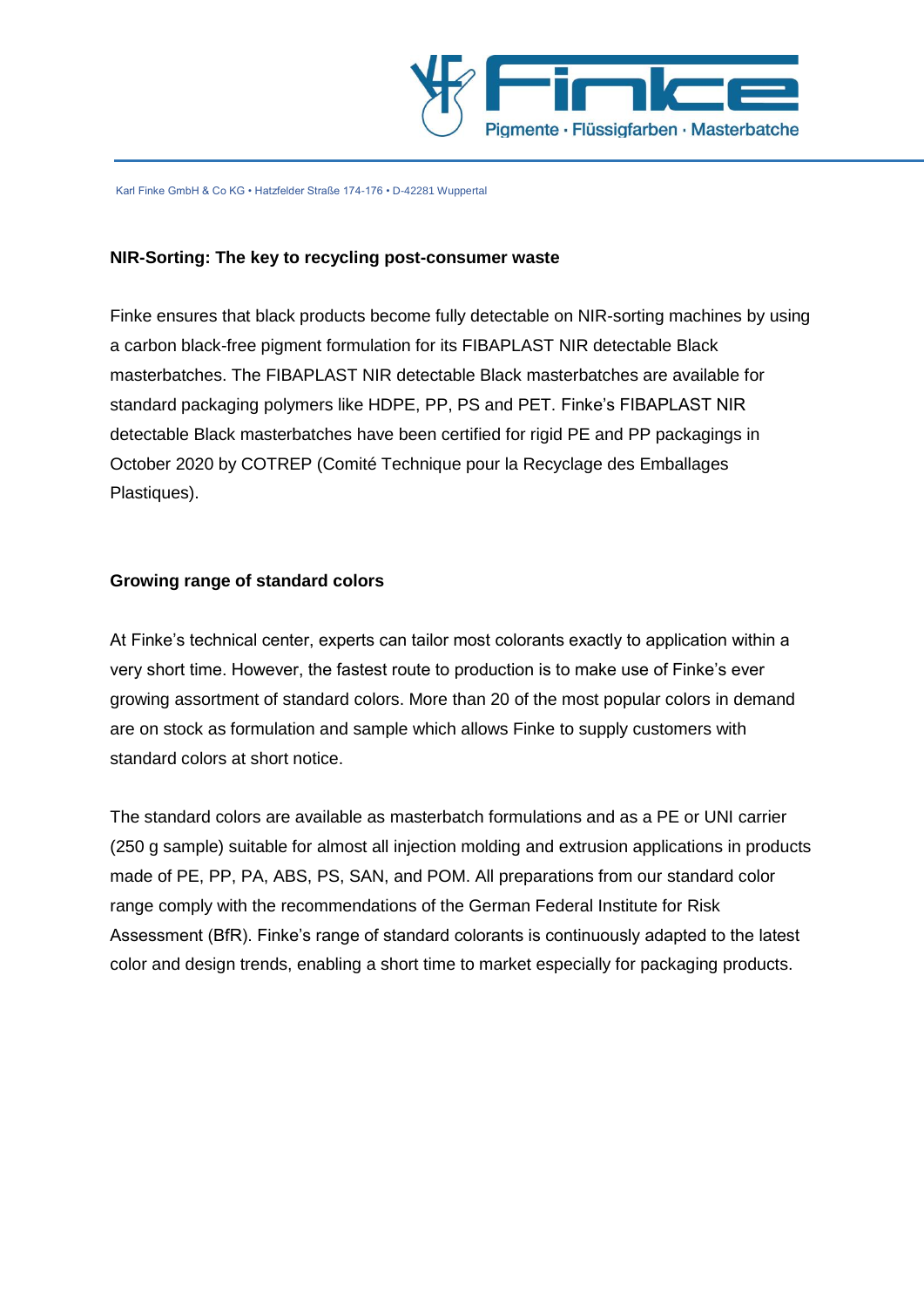



With its FIBAREC masterbatch series, Finke has developed a new masterbatch line to satisfy the growing demand for sustainable plastic colorant systems. Source: Finke



FIBAPLAST NIR detectable Black masterbatches are carbon black-free. This enables NIRbased polymer sorting and increases recyclability. Source: Finke